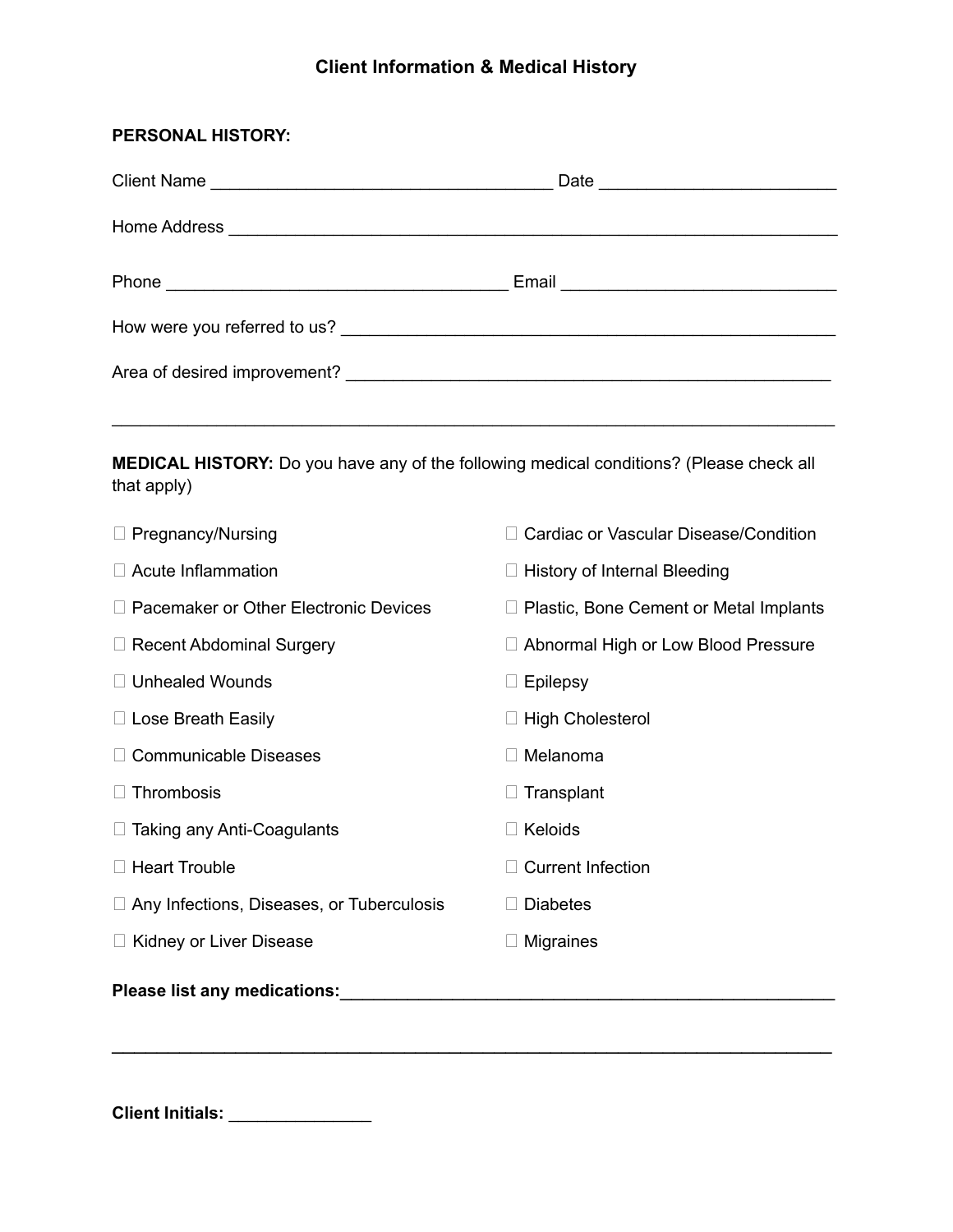## **PLEASE INITIAL EACH OF THE FOLLOWING:**

**\_\_\_\_\_\_\_ TREATMENT DISCLOSURE**: THE TREATMENT IS A PROCESS AND SUBSEQUENT VISITS MAY BE NECESSARY IN ORDER TO ACHIEVE THE DESIRED RESULTS. ACTUAL RESULTS VARY FROM PERSON TO PERSON. INSTACULPTINGKC LLC, INSTASCULPTINGNB LLC (HEREINAFTER "INSTASCULPTING") IN THE ZONE CRYO & HEALTH UPGRADES DOES NOT GUARANTEE ANY SPECIFIC RESULT.

**\_\_\_\_\_\_\_ AFTERCARE:** PATIENTS ARE RECOMMENDED TO DRINK AT MINIMUM 1.5 LITERS OF WATER ON A DAILY BASIS WHEN UNDERGOING THIS TREATMENT. IT IS ENCOURAGED TO COMPLETE A 30-45 MINUTE CARDIO WORKOUT AFTER THIS TREATMENT. AFTERCARE INSTRUCTIONS HAVE TO BE FOLLOWED EXACTLY WHETHER GIVEN IN WRITING OR VERBALLY. FAILURE TO FOLLOW AFTERCARE INSTRUCTIONS MAY COMPROMISE THE FINAL RESULTS OF THE TREATMENT.

**\_\_\_\_\_\_\_ BEFORE, DURING, AND AFTER PHOTO**: BEFORE, DURING OR AFTER PICTURES MAY BE TAKEN TO DOCUMENT YOUR TREATMENT. THESE PICTURES BECOME INSTASCULPTING SOLE PROPERTY AND ARE ONLY USED FOR LEGITIMATE RECORD KEEPING.

\_\_\_\_\_\_\_ **SOCIAL MEDIA/ PHOTO CONSENT:** WE WOULD LIKE YOUR PERMISSION TO USE BEFORE AND AFTER IMAGES TAKEN OF YOUR TREATMENT ON OUR WEBSITE, FACEBOOK PAGE, AND INSTAGRAM.

\_\_\_\_\_\_\_ **RELEASE:** I RECOGNIZE THAT THERE ARE CERTAIN INHERENT RISKS ASSOCIATED WITH THE ABOVE DESCRIBED TREATMENT AND I ASSUME FULL RESPONSIBILITY FOR PERSONAL INJURY TO MYSELF. IN EXCHANGE FOR SUCH TREATMENT, I HEARBY FULLY RELEASE AND FULLY DISCHARGE INSTACULPTINGKC LLC, INSTASCULPTINGNB LLC (HEREINAFTER "INSTASCULPTING") IN THE ZONE CRYO & HEALTH UPGRADES FROM ANY AND ALL DAMAGES, COSTS, EXPENSES, LIABILITIES, CAUSE OF ACTION, CLAIMS AND DEMANDS OF WHATEVER CHARACTER IN LAW OR EQUITY, WHETHER KNOW OR UNKNOWN , DIRECT OR INDIRECT, ASSERTED OR UNASSERTED AND WHETHER OR NOT IN ACCOUNT OR MYSELF OR INSTACULPTINGKC LLC, INSTASCULPTINGNB LLC, IN THE ZONE CRYO & HEALTH UPGRADES OR OTHER THIRD PARTIES WHOSE CLAIMS MAY ARISE OUT OF OR RELATED TO THE TREATMENT PROVIDED BY INSTACULPTINGKC LLC, INSTASCULPTINGNB LLC (HEREINAFTER "INSTASCULPTING") IN THE ZONE CRYO & HEALTH UPGRADES. ANY LEGAL OR EQUITABLE CLAIM THAT MAY ARISE FROM PARTICIPATION SHALL BE RESOLVED UNDER THE STATE OF KANSAS AND/OR CALIFORNIA LAW.

\_\_\_\_\_\_\_ **RESULTS:** I AGREE THAT RESULTS ARE SUBJECTIVE AND THAT MY LIFESTYLE CAN MITIGATE THESE RESULTS; THEREFORE, THE COST OF THE PROCEDURES ARE NON-REFUNDABLE.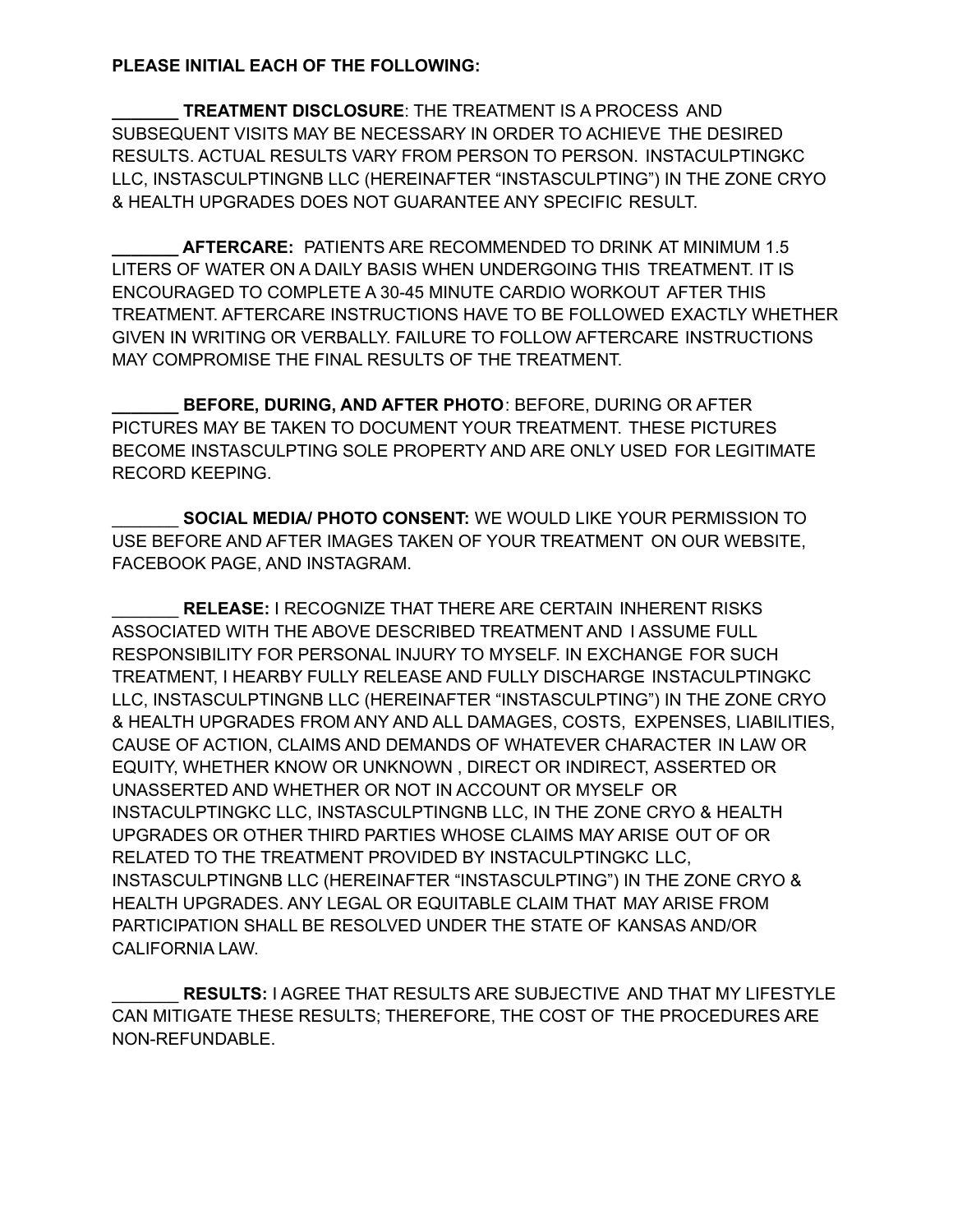**BY SIGNING THIS AGREEMENT, I CONFIRM THAT I AM OVER THE AGE OF 18. I UNDERSTAND THAT THE PROCEDURE IS PERMANENT, THAT SUCH PROCEDURE HAS POSSIBLE ADVERSE CONSEQUENCES AND THAT THE PROCEDURE IS FOR COSMETIC PURPOSES ONLY. I CERTIFY THAT I HAVE READ THE ABOVE PARAGRAPHS, FULLY UNDERSTAND THE PROCEDURES RISKS AND HEREBY CONSENT TO THE INDICATED PROCEDURES. THIS MEANS I ACCEPT FULL RESPONSIBILITY FOR THESE AND/OR ANY OTHER COMPLICATIONS WHICH MAY ARISE OR RESULT DURING OR FOLLOWING THE PROCEDURE, WHICH IS TO BE PERFORMED AT MY REQUEST. I FURTHER UNDERSTAND THAT THE COST OF THESE PROCEDURES ARE NON-REFUNDABLE AND THAT BY SIGNING THIS AGREEMENT, I VOLUNTARY SURRENDER CERTAIN LEGAL RIGHTS.**

**CLIENT/PATIENT** 

**DATE: \_\_\_\_\_\_\_\_\_\_\_\_\_\_\_\_\_\_\_\_\_\_\_\_\_\_\_\_\_\_\_\_\_\_\_\_\_\_\_\_\_\_\_\_\_\_\_\_\_\_\_\_\_\_\_\_\_\_\_\_\_\_\_\_\_\_\_\_\_\_**

**INSTASCULPTING TECHNICIAN\_\_\_\_\_\_\_\_\_\_\_\_\_\_\_\_\_\_\_\_\_\_\_\_\_\_\_\_\_\_\_\_\_\_\_\_\_\_\_\_\_\_\_\_\_\_\_\_\_**

**DATE: \_\_\_\_\_\_\_\_\_\_\_\_\_\_\_\_\_\_\_\_\_\_\_\_\_\_\_\_\_\_\_\_\_\_\_\_\_\_\_\_\_\_\_\_\_\_\_\_\_\_\_\_\_\_\_\_\_\_\_\_\_\_\_\_\_\_\_\_\_\_**